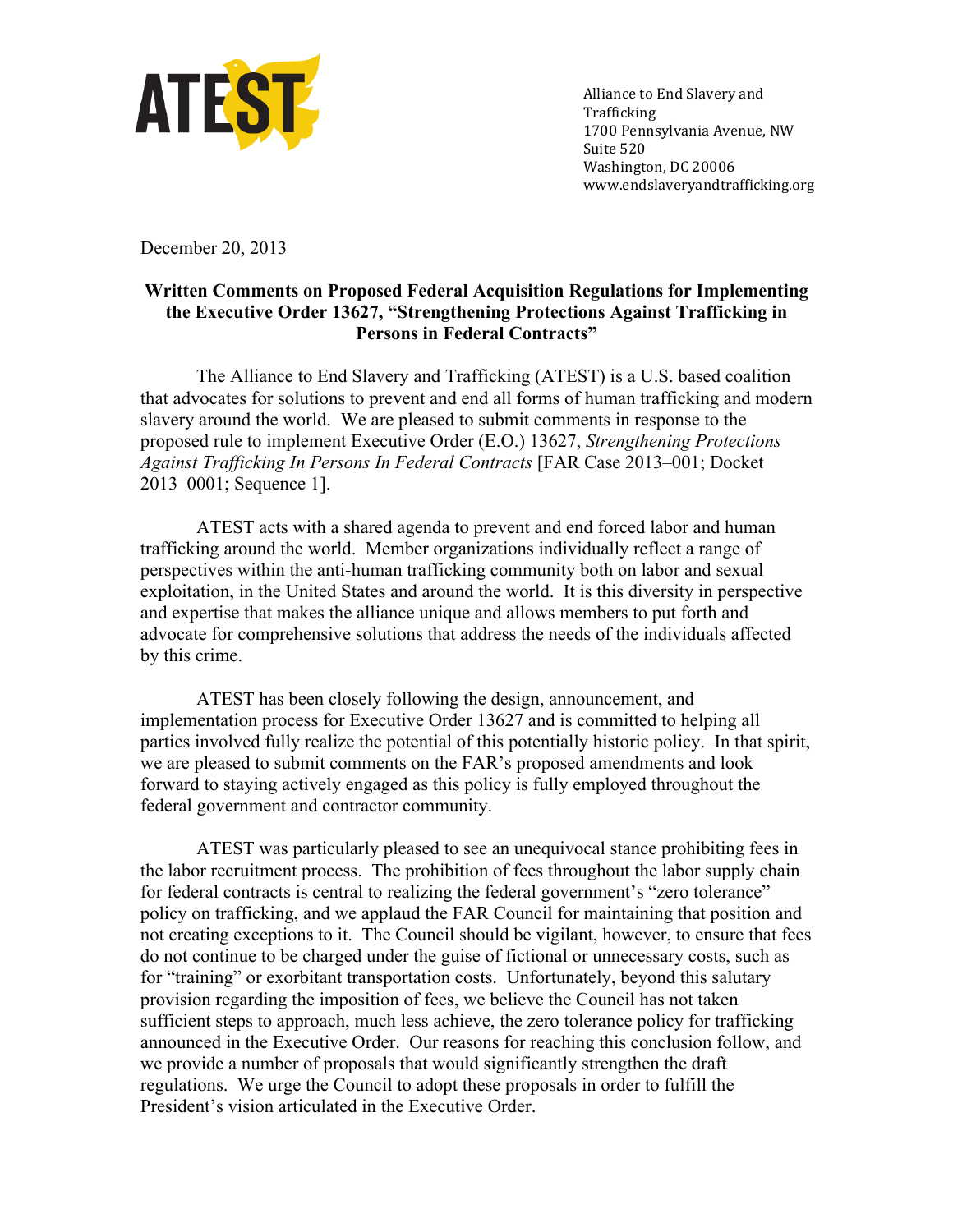In general, we think it is important to consider that there are (and will remain for quite some time) many barriers to the implementation of the Executive Order because human trafficking tends to take place in countries where one cannot – indeed, must not – assume the rule of law prevails. Furthermore, there are entrenched models of doing business in many countries and in many business activities (such as labor recruitment and sub-contracting) that are tied to human trafficking. Therefore, we believe it is important that compliance plans be based on independently verified policies and practices that clearly make a break with prevailing practices. We are particularly concerned that the contractor community will assume that they are not connected to trafficking because they have not actively sought to understand the pervasive nature of trafficking in many sectors and/or are likely to resist making changes to their existing business models. Experience demonstrates that many businesses do not make major changes in their operational protocols unless there is a clear and present risk of enforcement action. We think it is particularly important that contractors not be allowed to design and implement compliance plans that are structured around self-disclosure on their part. That is why we believe strongly that the FAR regulations for this Executive Order must not offer the appearance or reality of accepting compliance approaches that do not include robust independent and accessible grievance mechanisms, independent verification of practices, and sufficient resources and mechanisms to ensure meaningful enforcement.

ATEST is concerned that effective implementation of the letter and spirit of the Executive Order will be seriously compromised by some of the proposed approaches to enforcement, which we outline below:

We believe that the provision of both products and services should be included and fully afforded protection by the regulations, with neither exempted, even under the "commercial off the shelf (COTS)" provision. Therefore, we advocate strongly that the COTS exemption not include "services" (*see* FAR Part 12.1022). If a COTS exemption remains, we suggest that contractors be required to track the supply chain of the COTS items they use in the process of fulfilling a federal contract, so that such information can be compiled and analyzed by governmental and other actors to determine how best to leverage the contractors' purchasing power to fight trafficking. After an appropriate period of collecting and analyzing that information, there should be a reconsideration of ways in which regulations under this Executive Order can be fine-tuned to require contractors to take action to prevent trafficking associated with COTS goods.

With regard to **Part 9—Contractor Qualifications, 9.104-6, Federal Awardee Performance and Integrity Information System, Section (e)**, we are very concerned that the proposed system is unworkable, as it relies entirely on Inspector General (IG) findings from investigations. Inspector General investigations and reports are rare, and those most affected by trafficking certainly do not customarily have the access and resources to get their complaints investigated by an IG of a U.S. government agency. Only those complainants who are most persistent and well resourced will manage to have their complaints heard and investigated through the mechanisms being proposed. Victims of trafficking, especially those located overseas, are not likely to have the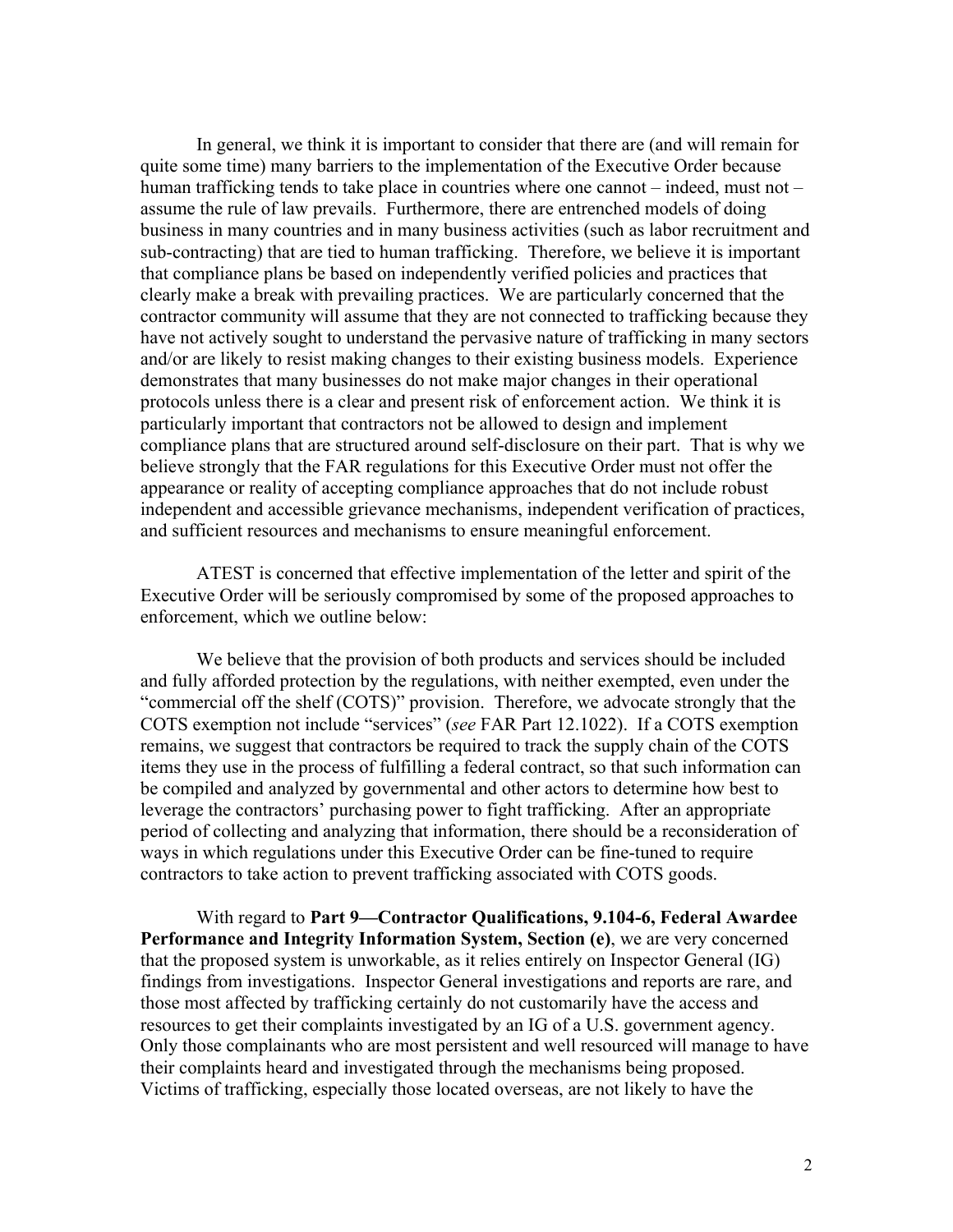knowledge or resources to push their case to that level. In thinking through the likely efficacy of the proposed approach, one need only ask how such an overseas victim of trafficking would bring his or her plight to the attention of anyone associated with the Inspector General. It seems clear that, as written, the proposed regulations require the victim to proceed through the employer to access potential redress. However, our broad experience in combating trafficking indicates that such a system will not work, as even an employer with no direct involvement in or knowledge of the trafficking all too often will have a vested interest (avoiding penalties, damage to its brand, or both) in not bringing such severe abuses to light.

Furthermore, if the only findings of a violation that will be validated and posted publically are the IG's findings, the system will be quickly overloaded if there are more than a token number of allegations of wrongdoing; IG offices will not have the resources or expertise to investigate more than a handful of cases. If there are not substantial allegations of wrongdoing (at least in the first several years of implementation), then the complaint systems the contractors are required to have in place are almost certainly not working. The reality of trafficking in today's world necessitates that the government officials charged with enforcing compliance plans recognize that a paucity of complaints is more problematic than an abundance of complaints. That is, a lack of complaints in early years would indicate that the systems of enforcement and grievance mechanisms indeed are failing, rather than demonstrate that the problem has been solved. We presume the Council has developed meaningful grievance procedures; therefore there should be little or no cost associated with modifying those procedures to comply with these regulations. Effective grievance mechanisms indeed require vigorous enforcement by contracting officers and other government officials. Implementation of the Executive Order necessarily incurs a cost to meaningfully implement its "zero tolerance" policy and meaningful grievance procedures.

Under **Section 22.1703 Policy, (a)**, we would like to recommend that the prohibitions on employer actions include a general prohibition on limiting employees' freedom of association. Efforts to limit the freedom of association may include explicit company bans on independent labor unions or more covert behavior, such as intimidation or retaliatory firing. Our experience indicates that workers with union support benefit from better access to basic employment rights and fair negotiations. As a result, unionized workers are less vulnerable to employer coercion and less vulnerable to the conditions that lead to forced labor and trafficking.

Concerning **Sections 22.1703(a)(5)** and **22.1703(a)(9)**, we recommend that references to information provided to prospective employees, during the recruitment process, and to employees, through the employment contract or similar agreement, be amplified to increase the information provided to workers and to decrease worker vulnerability. In our experience, cases of labor trafficking often involve employer failure to disclose, or deception concerning, this information. While we commend the provisions' attention to the issue of disclosures, we also recognize that most employers and recruiters will not disclose to workers more information than that information which, by express law, must be disclosed. Therefore, we strongly recommend that the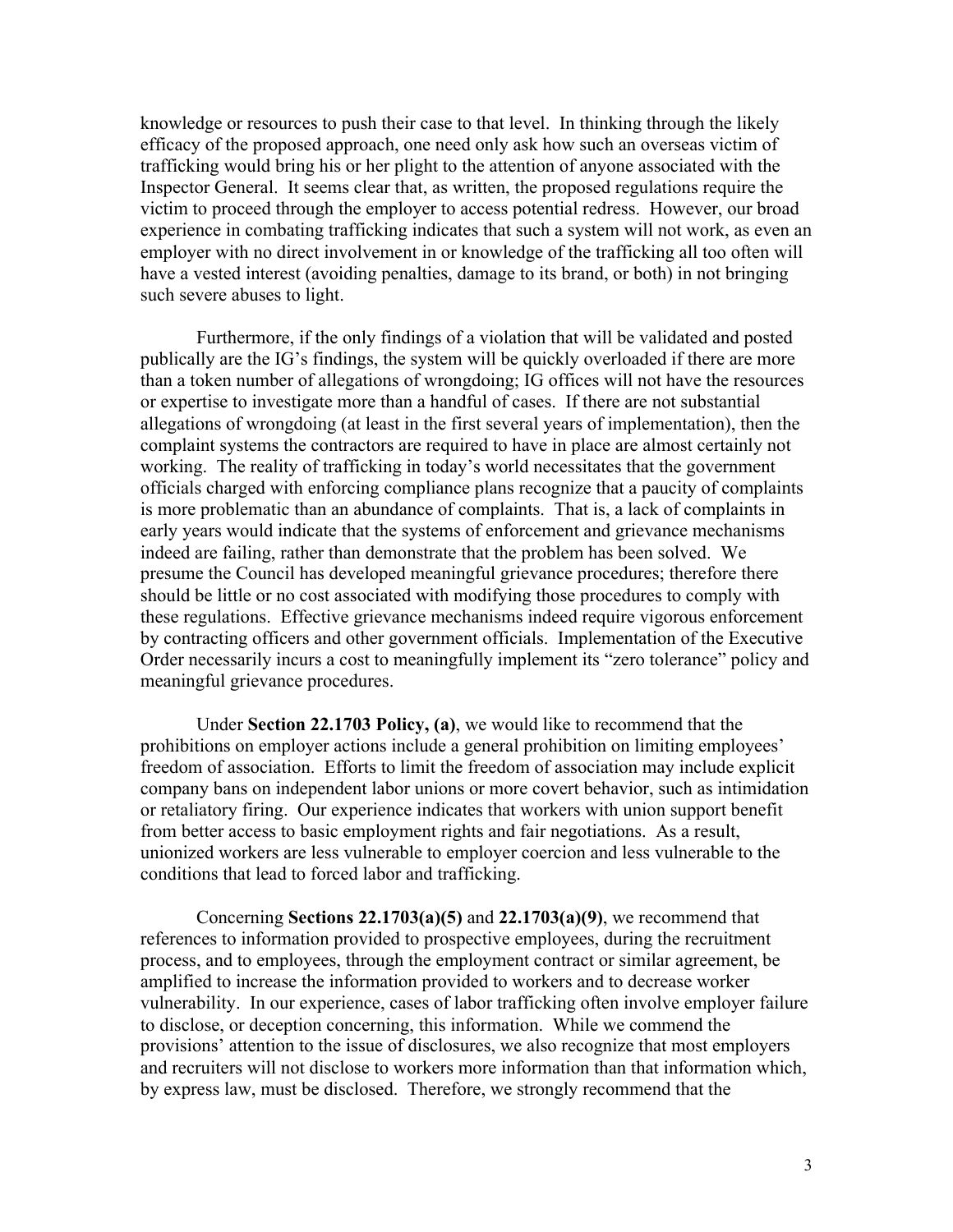provisions require disclosure of the following information: identity of the employer and the identity of the person conducting the recruiting on behalf of the employer, including any subcontractor or agent involved in such recruiting; the period of employment; any withholdings or deductions from compensation, whether on behalf of a government, the employer, or a third party; any penalties for early termination of employment; and, if applicable, the type of visa under which the foreign worker is to be employed, the length of time the visa is valid, the terms and conditions under which this visa may be renewed with a clear statement that there is no guarantee that the visa will be renewed. Additionally, **Section 22.1703(a)(5)**'s reference to "significant costs to be charged to the employee" should require that the employer or recruiter provide to the employee an itemized list detailing these costs.

We would also like to express concern about **Section 22.1703 Policy, (a)(7)(ii)(B),** especially the portion that reads: "The requirements of paragraph (a)(7)(i) of this section do not apply to an employee who is…. (B) Exempted by the contracting agency from the requirement to provide return transportation or pay for the cost of return transportation; . . . ." We think this provision creates a significant loophole because there are no listed criteria that would circumscribe the agency's discretion to exempt contractors. Understandably, cordial relationships often develop between an agency and those contractors with whom it regularly interacts. This relationship is positive, as it allows the contracting process to function smoothly. On the other hand, contracting agencies do not have similar relationships with workers, often located in foreign countries, who may have been, or face the prospect of being, trafficked. As providing return transportation to such workers incurs costs to the contractor, the contractor's financial incentive is to refuse to pay for repatriation. In addition, the contractor, unlike the worker, will have the ability and relationships with the agency to present its perspective in the most persuasive way possible. Given the centrality of transportation costs to various forms of trafficking, especially those in debt bondage situations, any ability to exempt a contractor from providing transportation to workers should be circumscribed by precise and clearly articulated criteria. The proposed regulation does not reflect such criteria.

With regard to **Section 22.1703 Policy (7)(ii)(d)(1)**, we think more clarity is needed about whether certification is required only if the portion of the contract to be performed outside the United States, not necessarily the entire contract, exceeds \$500,000. If it applies only to specific portions exceeding \$500,000, then applicability is limited significantly, and contractors will be incentivized to break up contracts into multiple portions of less than \$500,000 to evade the regulations. Also, this section requires a certification that the contractor has a plan and has implemented it, but the provision does not require that the contractor declare what this plan is. As a result, evaluation of the plan will be merely a retrospective exercise, presumably only when the plan has been discovered to be ineffective.

Later in this section, it states that "the certification must state that, after having conducted due diligence, either (i), **to the best of the contractor's knowledge and belief**, neither it nor its agents, nor any of its subcontractors or their agents, has engaged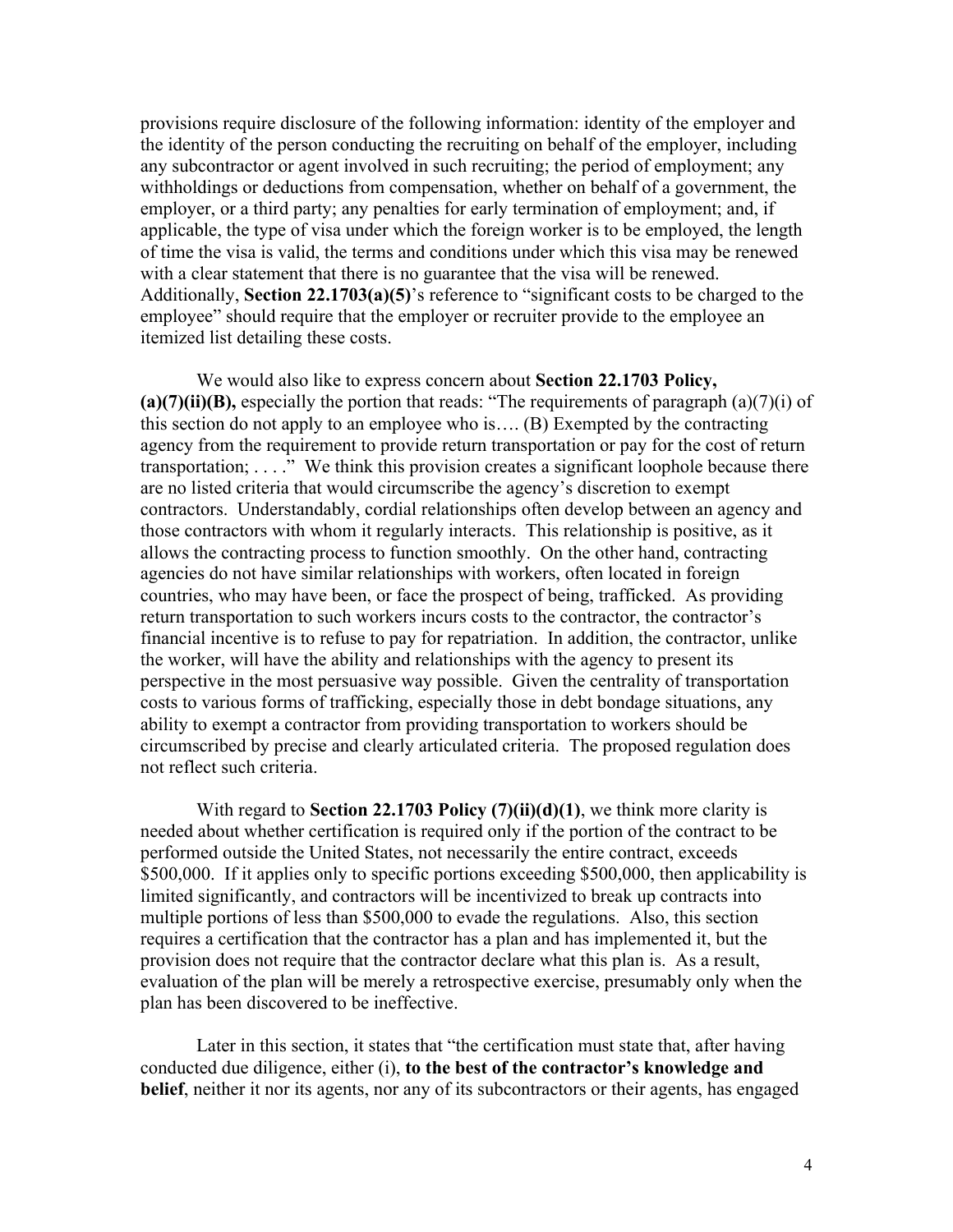in any such activities." We believe the bolded text will encourage a "don't ask, don't tell" approach to dealing with subcontractors. At a minimum, there needs to be a definition of "due diligence" attached to this particular certification, so that contractors are required to conduct a certain depth of inquiry and at least certain specified inquiries, before certifying that no trafficking or other prohibited conduct is occurring. We would be happy to make available to the Department the expertise of ATEST members to help shape the nature of those inquiries.

Subsection **(3)** of the same provision provides the following: "Require the contractor to obtain a certification from each subcontractor...that is has a compliance plan…outside the United States under the subcontract [if the subcontract] exceeds \$500,000." We are very concerned that this provision specifies that subcontractors have to certify compliance only if their portion of the contract that is being performed outside the United States exceeds \$500,000. As mentioned above, this section severely limits the reach of this regulation and will encourage contractors to divide subcontracts deliberately into amounts less than \$500,000 to evade oversight. We strongly support requiring subcontractors to demonstrate their compliance and creating some accountability in the contractor itself, but setting this limitation at the same amount as in the Executive Order severely undermines it effectiveness. This provision is one of the most problematic of the proposed regulations, as the majority of risky subcontractors will likely be outside the purview of the regulation yet still actively implicating the federal government – via its contractors – in human trafficking.

Later, in subsection **(5)**, there is language requiring protection and interviewing of suspected victims prior to their return to their country of origin. We applaud the spirit of this section to seek to prevent forcible repatriation, and it is laudable that contractors are required to assist victims and not obstruct cooperation with authorities. Yet, we believe the current structure of this regulatory approach provides incentives for the contractor to dissuade employees from speaking up. There need to be clear consequences for retaliation against those who speak out and an articulation of the need for a compliance mechanism independent of the contractor and subcontractors (as discussed more fully below in conjunction with Section 22.1704). We suggest that the certification of a contractor or subcontractor should require identification of how an *independent* complaint mechanism will be operated and by whom.

**Section 22.1704 Violation, remedies, and notification. (a) Violations** reads "The Government may impose the [enumerated] remedies . . . ." We suggest that this should read "shall," not "may," to ensure that some remedy be applied to the violator. With violations associated with trafficking and severe abuse, there should not be discretion (as implied with the term "may") about whether a remedy is imposed or not. Zero tolerance for trafficking means, by definition, that excuses for the conduct, no matter how compelling, cannot be accepted. Otherwise, there may be a limited tolerance policy for trafficking, but there is not a zero tolerance policy. The President in the Executive Order announced that zero tolerance is the policy of the United States, and excusing behavior that has resulted in trafficking, including the failure to penalize it, cannot be reconciled with that position.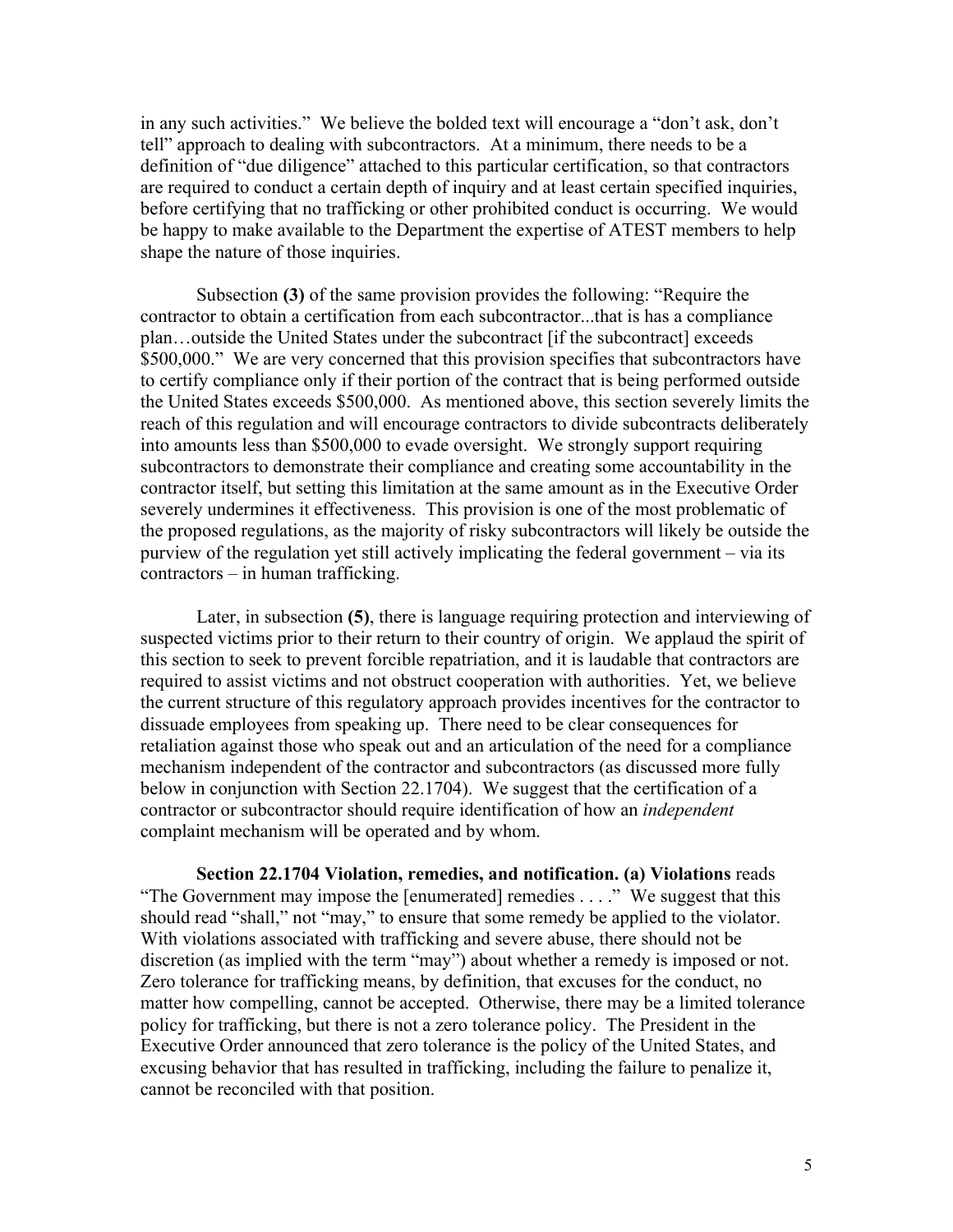Later in this same section, it states: "In addition to other remedies available to the Government, the Contractor's failure to comply with the requirement...may result in ... ." Again, we believe that "may" creates too much ambiguity, relies too heavily on the *ad hoc* discretion of officials, and signals a potential leniency for prohibited conduct that is inconsistent with the Executive Order. Instead, this provision should state "shall result in  $\cdots$  . . . .

The regulations delineate requirements, such as creating "a process for employees to report, without fear of retaliation, activity inconsistent with the zero-tolerance policy." This principle is very important, yet there should be minimum requirements or guidance to develop a grievance process that reflects this approach. We have learned through our work in numerous countries around the world, including here in the United States, that only an independent and, most importantly, confidential complaint mechanism will be effective in surfacing abuses. If a complaint or grievance mechanism is not capable of protecting the confidentiality of a worker, retaliation (or the fear of retaliation) will persist, ranging from physical abuse to simply not re-hiring the worker. As a result, the system quickly would fall into disuse and lead to few, if any, complaints. Again, this threat is a sign of failure, not success. ATEST members have extensive expertise and experience in this area, and we again stand ready to work with the Council to articulate the necessary characteristics of such a system.

We are concerned about the ambiguity of timing to submit a compliance plan under the following subparagraph: "(ii) The Contractor shall provide the compliance plan to the Contracting Officer upon request." The plan should be required with submission of a bid and, crucially, used as a major criterion when selecting among contractors. To effectively implement the zero tolerance policy announced in the Executive Order, a contractor's anti-trafficking compliance plan should be available when the solicitation process is open, so that contracts are awarded to those who are both qualified and most likely to avoid prohibited conduct.

In the subsection **(5) Certification** regarding the presence of trafficking in a contractor's operations, there is a second appearance of problematic language – "to the best of the knowledge and belief" of the contractor – which invites a policy of "don't ask, don't tell." This line should be amended as discussed earlier in these comments. Similarly, standards must delineate at least the minimum steps necessary to qualify as "appropriate," under subparagraph **"(B) If abuses have been found, the Contractor or subcontractor has taken the appropriate remedial and referral actions."** Giving the contractor or subcontractor discretion to determine what remediation is sufficient will be ineffective in practice because the contractor or subcontractor was likely either part of, or will bear the cost of fixing, the problem.

ATEST recommends that prime contractors should hire workers (including third country nationals) directly and that preference should be given to bidders that can prove that they do so. In many countries, including our own, significant legal protections attach to the employer-employee relationship, and, conversely, a contractor can avoid much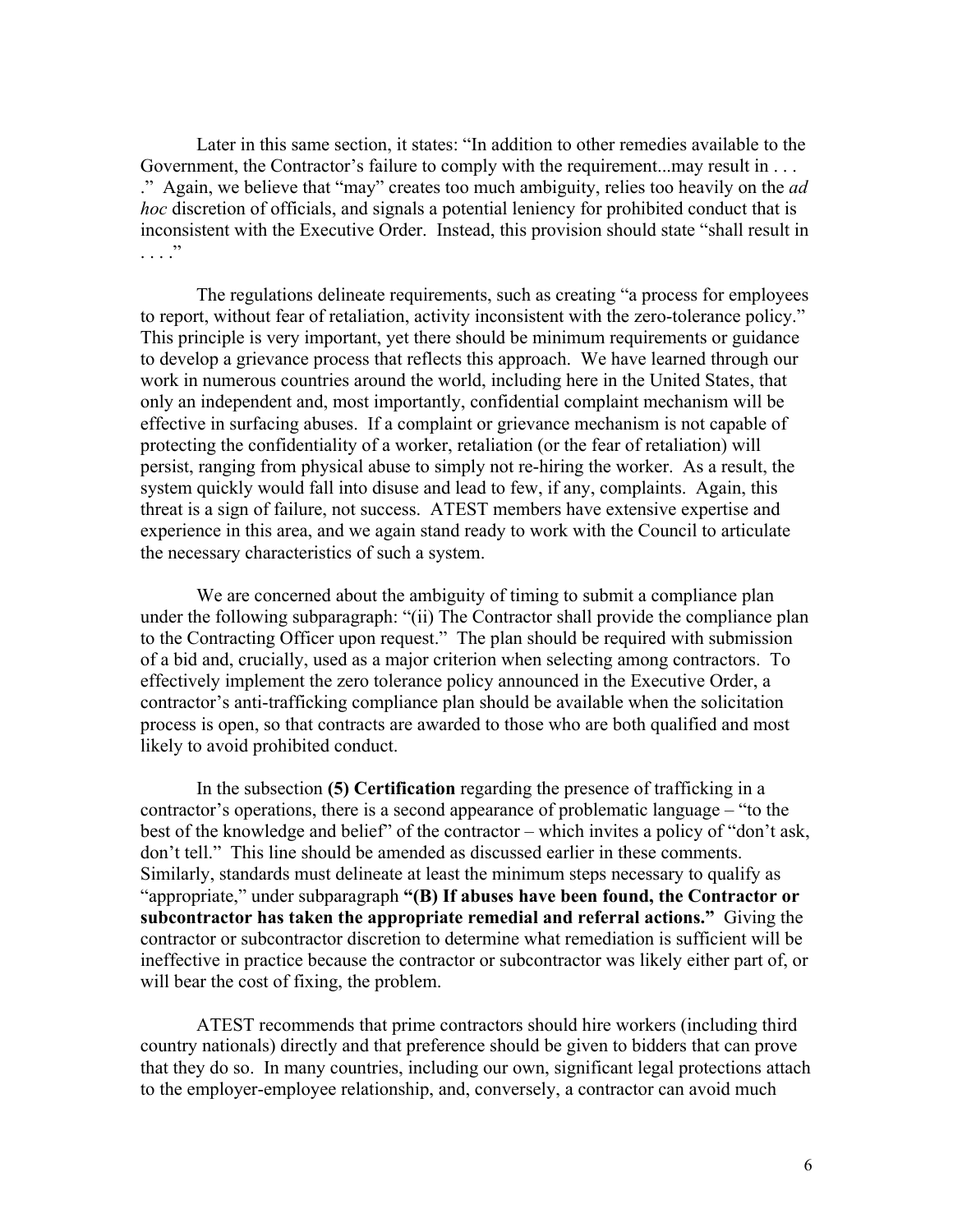responsibility if it is able to portray an intermediary as the technical employer. Therefore, requiring a contractor to treat all of the workers performing services for it under a contract as its employees will close a significant and common loophole used to avoid accountability. In addition, the current system incentivizes the prime contractor to account for costs associated with layers of several subcontractors and charges these costs to the U.S. government. Eliminating subcontractors or "middle people" indeed saves the U.S. government money, as it cuts out the profit margin within these layers.

Further, we believe that it is insufficient for contractors and subcontractors to be required to interview trafficking victims as the means of monitoring the quality of their compliance plans. We think victims should have access to government and/or credible non-governmental organizations (including registered unions) to conduct such interviews. Our collective experience indicates that employer interviews in such circumstances, even when well intentioned, are almost never effective. The imbalance in power, even if merely perceived, prevents the truth from coming out. Indeed, workers are trafficked in supply chains because of their pre-existing desperate economic situations. Those economic realities will not have changed because an employer asks for information about abuse, and the answers elicited from a trafficked employee are therefore unlikely to be dependable in that environment. Thus, an independent and confidential complaint mechanism, discussed above, is critical. Family members also should be able to report trafficking or concerns about risks of trafficking through relevant channels on behalf of the victims.

In reference to the FAPIS database, we recommend that any allegation of trafficking should be put in this database. Federal contracting officers should take into account allegations recorded in FAPIS when considering a new contractor's bid. We are fully cognizant of the difference between an allegation and a verified finding of trafficking, but verification of this conduct is often difficult to obtain, and it is our experience that where there is enough smoke there is almost certainly a fire. While a single finding of trafficking-related activity should be a disqualifying event, we also suggest that a certain number of allegations over a fixed period of time should be as well. Furthermore, the contractor selection criteria should proactively reward companies with robust compliance programs.

We are concerned that contractors and subcontractors may change their corporate name or structure if/when they have a violation. In response, we suggest an administrative action that would require disclosure of key personnel (not only the name of organization).

Trafficking takes many forms, and identifying and understanding the complexities and subtleties involved is an enormously difficult undertaking. We therefore advocate for robust training programs for Contracting Officers, so they fully understand the nature of trafficking associated with federal contracts and the effective policies and practices necessary to prevent it.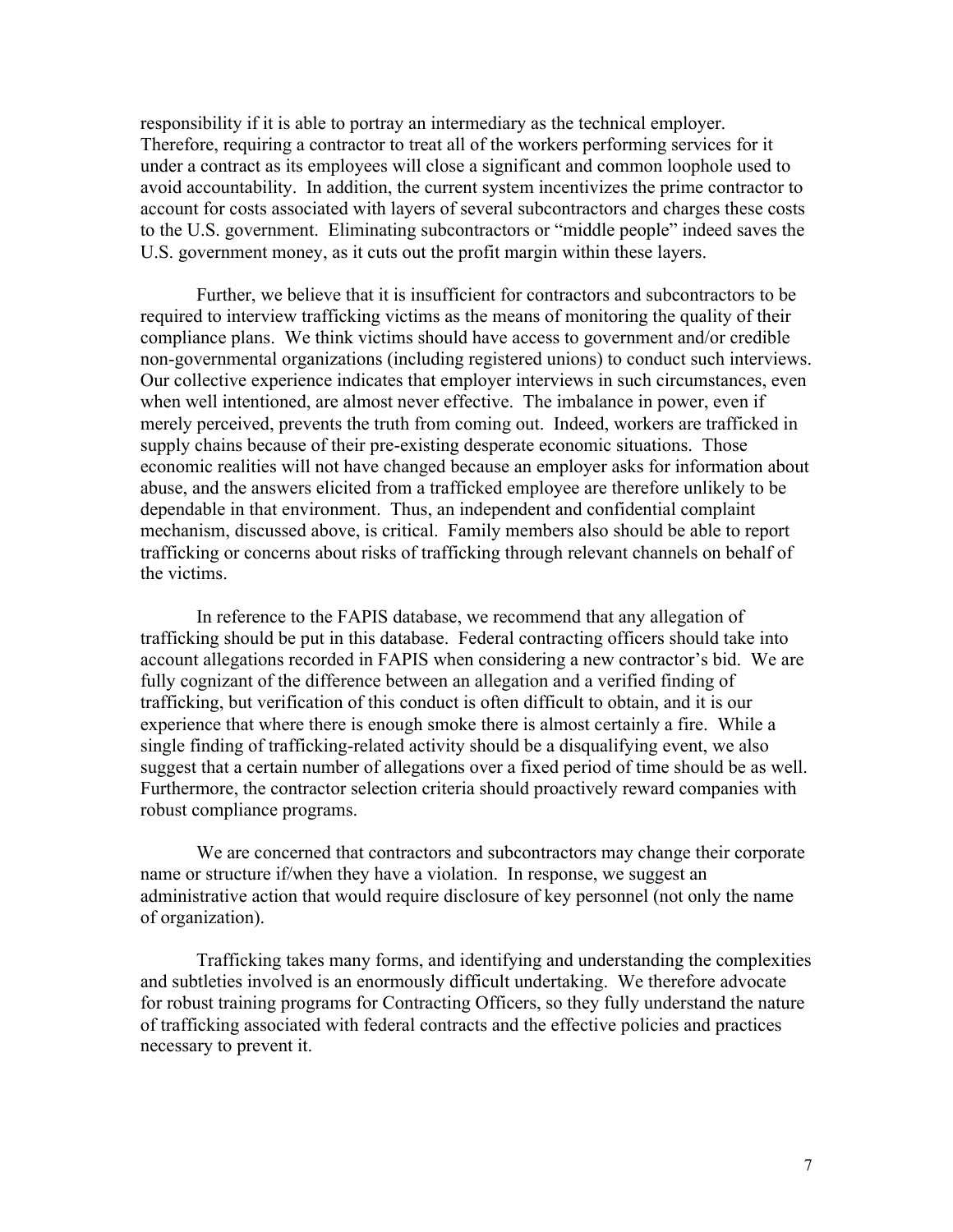We further recommend that contractors and subcontractors be required to provide all workers with the phone number (1-888-373-7888), texting number (233733), email address, and website address for the National Human Trafficking Resource Center (NHTRC) hotline, including general information about what the NHTRC does. Information about the hotline could be shared during worker training and orientation procedures. Similarly, posters with the NHTRC hotline information should be posted in a place that is clearly conspicuous and visible to workers, and it should be provided in a language understood by workers, describing human trafficking and labor exploitation in non-technical and accessible ways. The NHTRC is funded by the Department of Health and Human Services (HHS) and is a 24-hour confidential, multilingual, multi-modal hotline and resource center. This hotline number is provided in the U.S. Department of State's "Know Your Rights" pamphlet to everyone coming to the United States on a work visa. Since December 2007, the hotline has received nearly 100,000 calls related to human trafficking and other forms of labor exploitation (as of December 2013). The NHTRC is staffed by experienced call specialists that can connect victims to assistance, receive tips, provide training and technical assistance, and offer general information and referrals. Because the NHTRC is operated by a non-governmental organization, workers do not need to fear retaliation by an employer or a legal response by a government agency when reporting grievances.

As the United States government has a stated a "zero tolerance" policy for human trafficking, we believe it is crucial to design an Executive Order compliance standard that reflects that commitment and leads to its full realization. We believe, and can demonstrate, that a "zero tolerance" approach is feasible with the right provisions and have set forward some general and specific recommendations above that can reach that reality. Our chief concern is that the existing proposed regulations contain too many exceptions and loopholes that will severely weaken genuine enforcement of the letter and spirit of the Executive Order. Certainly, there is a real possibility that contractors will subcontract for amounts less than \$500,000 in order to evade regulation altogether. A rigorous implementation strategy is essential to reaching an effective zero tolerance status. It is critical to uphold high standards even if doing so requires the design and implementation of new approaches by the contractor community that are not immediate, but rather longer-term. Human trafficking within government procurement is a sufficiently complex and extensive problem that change will not be instantaneous. Nonetheless, the elimination of trafficking in U.S. government purchasing operations is achievable with strong requirements and rigorous enforcement, including clear penalties for those seeking to maintain the status quo.

Thank you very much for your consideration of our comments and suggestions.

Sincerely,

Coalition to Abolish Slavery and Trafficking (CAST)

Coalition of Immokalee Workers (CIW)